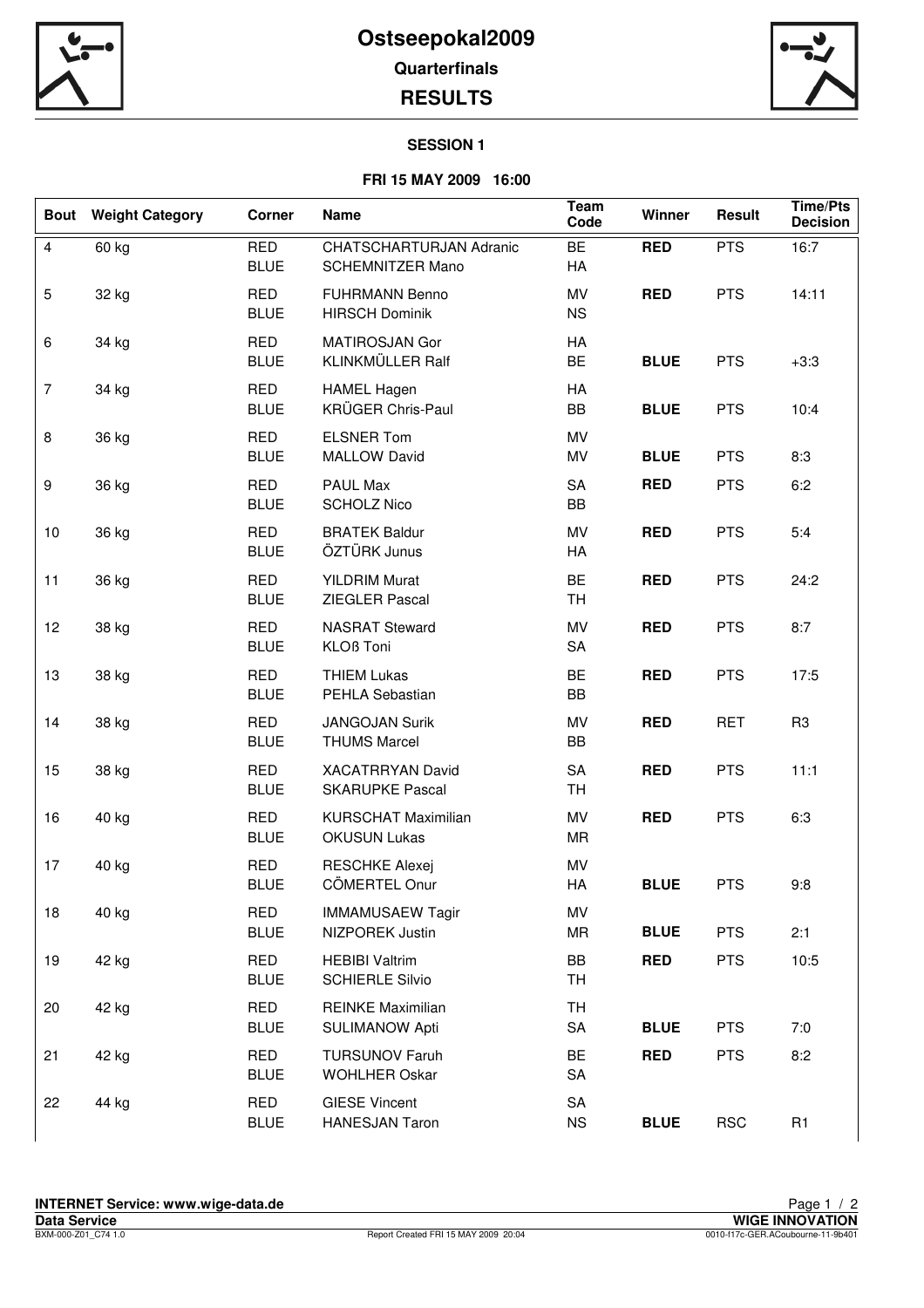



#### **SESSION 1**

## **FRI 15 MAY 2009 16:00**

| <b>Bout</b> | <b>Weight Category</b> | <b>Corner</b>             | <b>Name</b>                                                         | Team<br>Code           | Winner      | Result     | <b>Time/Pts</b><br><b>Decision</b> |
|-------------|------------------------|---------------------------|---------------------------------------------------------------------|------------------------|-------------|------------|------------------------------------|
| 23          | 44 kg                  | <b>RED</b><br><b>BLUE</b> | SCHNEIDEWIND Kai<br>KOTINIOK Jevgeni                                | <b>MR</b><br><b>TH</b> | <b>BLUE</b> | <b>PTS</b> | 14:4                               |
| 24          | 44 kg                  | <b>RED</b><br><b>BLUE</b> | TH.<br><b>RED</b><br>RAMASANOW Salim<br><b>SEIFERT Hannes</b><br>MV |                        | <b>PTS</b>  | 9:5        |                                    |
| 25          | 46 kg                  | <b>RED</b><br><b>BLUE</b> | LEINWEBER Robin<br><b>KUSCHEL Rene</b>                              | MV<br>BE               | <b>BLUE</b> | <b>PTS</b> | 13:10                              |
| 26          | 46 kg                  | <b>RED</b><br><b>BLUE</b> | <b>AUER Alexander</b><br><b>SCHNEIDEWIND Nico</b>                   | BB<br>MR               | <b>RED</b>  | <b>PTS</b> | 2:0                                |
| 27          | 52 kg                  | RED<br><b>BLUE</b>        | ÖSER Hasan<br><b>BAUM Alexander</b>                                 | <b>NS</b><br>SA        | <b>RED</b>  | <b>PTS</b> | 10:1                               |
| 28          | 52 kg                  | <b>RED</b><br><b>BLUE</b> | <b>MANIG Sebsatian</b><br><b>HAHN Felix</b>                         | SA<br>BB               | <b>BLUE</b> | <b>PTS</b> | 8:0                                |
| 29          | 63 kg                  | <b>RED</b><br><b>BLUE</b> | <b>PLISKA Eric</b><br><b>TITTMANN Bruno</b>                         | MV<br>SA               | <b>RED</b>  | <b>RET</b> | R <sub>3</sub>                     |
| 30          | 66 kg                  | <b>RED</b><br><b>BLUE</b> | <b>BRANDT Marcel</b><br>LANGE Marko                                 | MV<br>MV               | <b>RED</b>  | <b>PTS</b> | 21:8                               |
| 31          | 70 kg                  | <b>RED</b><br><b>BLUE</b> | <b>PASCHINSKI Waldemar</b><br><b>ELSNER Tim</b>                     | SA<br>MV               | <b>RED</b>  | <b>RSC</b> | R <sub>2</sub>                     |

| <b>LEGEND</b><br><b>PTS</b><br>КO<br><b>DSQ</b><br><b>BDSQ</b><br><b>JURY</b> | Points<br>Knockout<br>Disqualified<br><b>Both Disqualified</b><br>Result determined by Jury votes | <b>RSC</b><br><b>RSCH</b><br><b>RSCI</b><br>NС | Referee Stop Contest<br>Referee Stop Contest - Head blow WO<br>Referee Stop Contest - Injured<br>No Contest | <b>RSCOS</b><br><b>RET</b> | Referee Stop Contest Outscored<br>Walkover<br>Retired<br>Round |
|-------------------------------------------------------------------------------|---------------------------------------------------------------------------------------------------|------------------------------------------------|-------------------------------------------------------------------------------------------------------------|----------------------------|----------------------------------------------------------------|
|                                                                               | <b>INTERNET Service: www.wige-data.de</b>                                                         |                                                |                                                                                                             |                            | Page 2 / 2                                                     |
| <b>Data Service</b>                                                           |                                                                                                   |                                                |                                                                                                             |                            | <b>WIGE INNOVATION</b>                                         |
| BXM-000-Z01 C74 1.0                                                           |                                                                                                   |                                                | Report Created FRI 15 MAY 2009 20:04                                                                        |                            | 0010-f17c-GER.ACoubourne-11-9b401                              |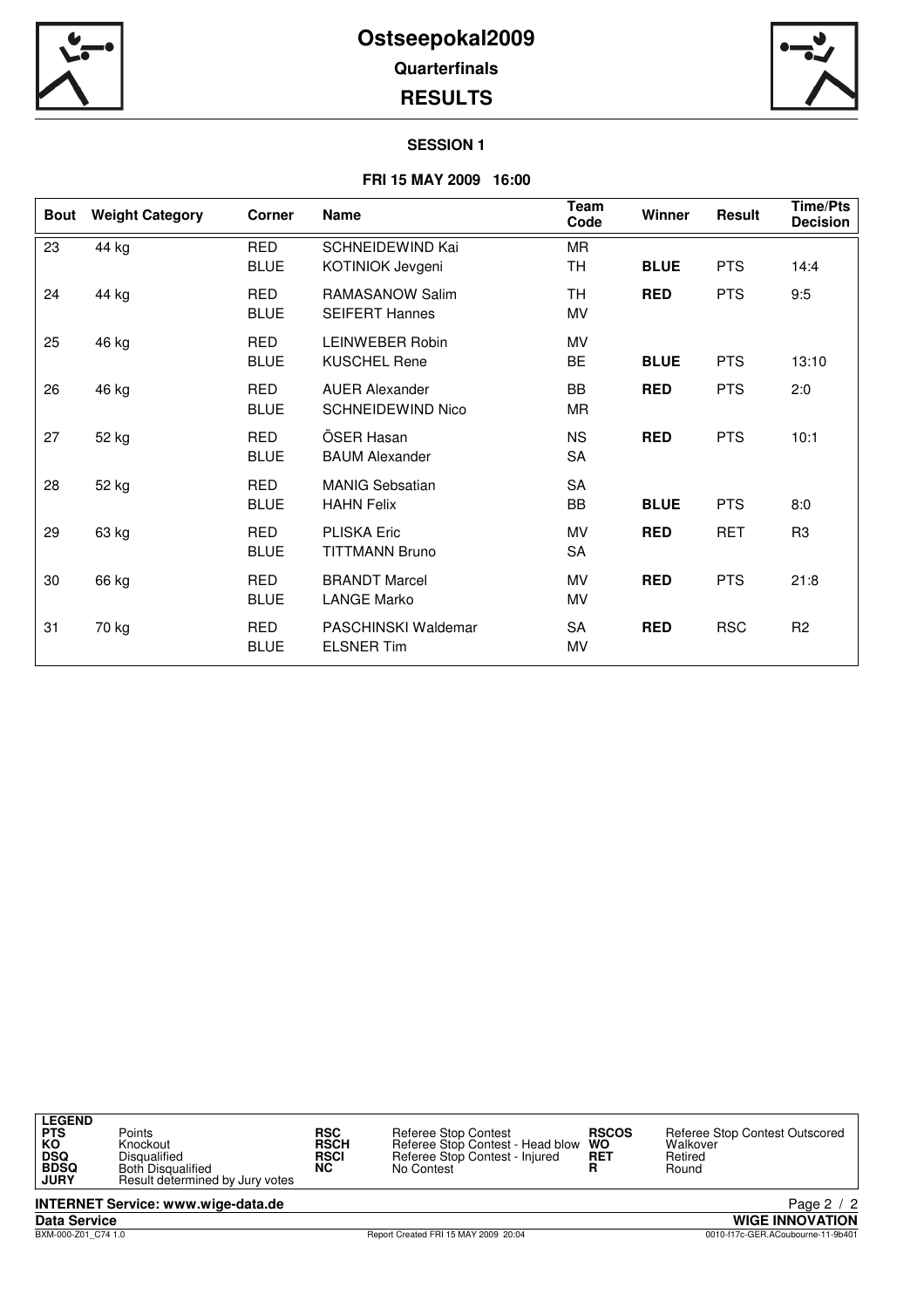

# **Ostseepokal2009 Semifinals RESULTS**



## **SESSION 1**

# **SAT 16 MAY 2009 09:00**

| 11<br><b>RED</b><br>RUDDIS Lorenzo<br>SA<br>32 kg<br><b>BLUE</b><br><b>NS</b><br><b>HIRSCH Domenic</b><br><b>BLUE</b><br><b>PTS</b><br>$\mathbf 5$<br><b>TH</b><br><b>RED</b><br><b>PTS</b><br>34 kg<br><b>RED</b><br>RAMASANOW Ramazan | 22:3<br>7:2    |
|-----------------------------------------------------------------------------------------------------------------------------------------------------------------------------------------------------------------------------------------|----------------|
|                                                                                                                                                                                                                                         |                |
| <b>BLUE</b><br>MV<br><b>NOWACK Eric</b>                                                                                                                                                                                                 |                |
| KLINKMÜLLER Ralf<br><b>RED</b><br><b>BE</b><br>$\,6\,$<br>34 kg<br>KRÜGER Chris-Paul<br>BB<br><b>PTS</b><br><b>BLUE</b><br><b>BLUE</b>                                                                                                  | 14:5           |
| $\overline{7}$<br>36 kg<br><b>RED</b><br><b>MALLOW David</b><br>MV<br><b>PTS</b><br><b>BLUE</b><br>PAUL Max<br>SA<br><b>BLUE</b>                                                                                                        | 16:2           |
| $\bf 8$<br>36 kg<br><b>RED</b><br><b>BRATEK Baldur</b><br>MV<br><b>BLUE</b><br><b>YILDERIM Murat</b><br><b>BE</b><br><b>BLUE</b><br><b>PTS</b>                                                                                          | 14:8           |
| $\boldsymbol{9}$<br>MV<br><b>RED</b><br><b>PTS</b><br>38 kg<br><b>RED</b><br><b>NASRAT Steward</b><br><b>BE</b><br><b>BLUE</b><br><b>THIEM Lukas</b>                                                                                    | 14:5           |
| <b>RED</b><br>MV<br>10<br>38 kg<br><b>JANGOJAN Surik</b><br>SA<br><b>BLUE</b><br><b>PTS</b><br><b>BLUE</b><br><b>XACATURJAN David</b>                                                                                                   | 11:6           |
| HA<br>12<br>39 kg<br><b>RED</b><br>YILDIZ Abdullah<br><b>SCHIEKE Jerome</b><br><b>BLUE</b><br>BB<br><b>BLUE</b><br><b>PTS</b>                                                                                                           | 11:8           |
| 13<br>39 kg<br><b>RED</b><br>WEINBERG Jan<br><b>NS</b><br><b>BLUE</b><br><b>ACHVERDIEV Nadir</b><br>MV<br><b>BLUE</b><br><b>RSC</b>                                                                                                     | R <sub>2</sub> |
| BE<br>14<br>40 kg<br><b>RED</b><br>LUTSCHE Benjamin<br><b>KURSCHAT Maximilian</b><br><b>BLUE</b><br>MV<br><b>BLUE</b><br>WO                                                                                                             |                |
| <b>RED</b><br>CÖMERTEL Onur<br>HA<br>15<br>40 kg<br><b>RED</b><br><b>PTS</b><br><b>BLUE</b><br>NIZPOREK Justin<br>MR                                                                                                                    | 3:2            |
| HA<br>16<br><b>RED</b><br>YASSINE Mohamed<br>42 kg<br><b>HEBIBI Valtrim</b><br>BB<br><b>BLUE</b><br><b>PTS</b><br><b>BLUE</b>                                                                                                           | 8:1            |
| 17<br>42 kg<br><b>RED</b><br>SA<br><b>RED</b><br><b>PTS</b><br><b>SULIMANOW Apti</b><br><b>BE</b><br><b>BLUE</b><br><b>TOSUNOW Faruh</b>                                                                                                | 6:5            |
| 18<br><b>RED</b><br>DAWIDOW Magomed<br>BE<br>44 kg<br><b>BLUE</b><br><b>HANESJAN Taron</b><br><b>NS</b><br><b>BLUE</b><br><b>PTS</b>                                                                                                    | 12:6           |
| 44 kg<br><b>RED</b><br><b>RED</b><br><b>PTS</b><br>19<br><b>KHOTINOK Jewgenij</b><br>TH<br>RAMASANOW Salim<br><b>TH</b><br><b>BLUE</b>                                                                                                  | $+13:13$       |
| 46 kg<br><b>RED</b><br><b>RED</b><br><b>PTS</b><br>20<br><b>BRATEK Thor-Gunnar</b><br>MV<br><b>BLUE</b><br>ZIERFUSS Louis<br>TH                                                                                                         | 16:8           |
| 46 kg<br>RED<br><b>KUSCHEL Rene</b><br><b>BE</b><br>21<br>BB<br><b>BLUE</b><br><b>PTS</b><br><b>BLUE</b><br><b>AUER Alexander</b>                                                                                                       | 16:2           |
| 48 kg<br><b>RED</b><br><b>MOHR Enrico</b><br>BE<br>$\mathbf{1}$<br><b>BLUE</b><br><b>KROLL Fabian</b><br>MV<br><b>BLUE</b><br><b>PTS</b>                                                                                                | 6:5            |
| <b>RED</b><br>BB<br>$\sqrt{2}$<br>48 kg<br><b>PLOSS Denny</b><br><b>BLUE</b><br><b>DZEMSKI Tom</b><br>SA<br><b>BLUE</b><br><b>PTS</b>                                                                                                   | 11:8           |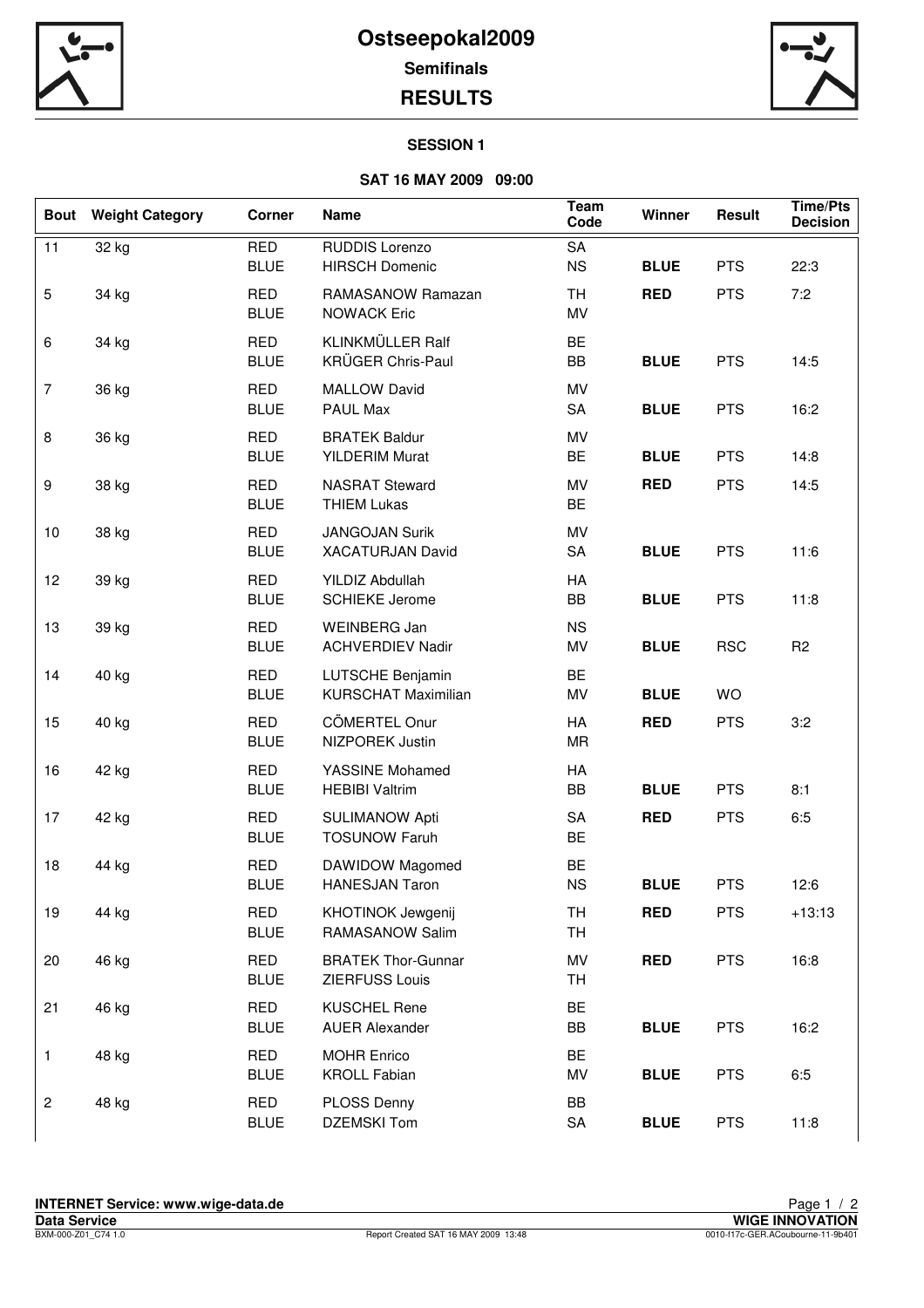



### **SESSION 1**

# **SAT 16 MAY 2009 09:00**

| <b>Bout</b>      | <b>Weight Category</b> | <b>Corner</b>             | Team<br><b>Name</b><br>Code                          |                 | Winner      | <b>Result</b> | <b>Time/Pts</b><br><b>Decision</b> |
|------------------|------------------------|---------------------------|------------------------------------------------------|-----------------|-------------|---------------|------------------------------------|
| 22               | 50 kg                  | <b>RED</b><br><b>BLUE</b> | SIMMO Ahmed<br>GAHLE John                            | <b>NS</b><br>BB | <b>BLUE</b> |               | 6:3                                |
| 23               | 50 kg                  | <b>RED</b><br><b>BLUE</b> | <b>WEICHERT Dirk</b><br>CHATSCHATURJAN Gurgen        | MV<br>BE        | <b>BLUE</b> | <b>PTS</b>    | 10:3                               |
| 24               | 52 kg                  | <b>RED</b><br><b>BLUE</b> | LÜHR Benjamin<br><b>MICHAEL Mirko</b>                | MV<br>BB        | <b>BLUE</b> | <b>PTS</b>    | 16:2                               |
| 25               | 52 kg                  | <b>RED</b><br><b>BLUE</b> | ÖZER Hassan<br><b>HAHN Felix</b>                     | <b>NS</b><br>BB | <b>BLUE</b> | <b>PTS</b>    | 8:5                                |
| $\boldsymbol{3}$ | 60 kg                  | <b>RED</b><br><b>BLUE</b> | <b>CHATSCHARTUNJAN Adranik</b><br>RIETHMÜLLER Niklas | <b>BE</b><br>SA | <b>RED</b>  | <b>RSC</b>    | R1                                 |
| 4                | 60 kg                  | <b>RED</b><br><b>BLUE</b> | <b>GASARJAN Arthur</b><br>RINDSLAND Maximillian      | MV<br>SA        | <b>RED</b>  | <b>RET</b>    | R <sub>2</sub>                     |
| 26               | 63 kg                  | <b>RED</b><br><b>BLUE</b> | <b>BABAJAN Arayk</b><br><b>PLISKA Eric</b>           | HA<br>MV        | <b>RED</b>  | <b>WO</b>     |                                    |
| 27               | 66 kg                  | <b>RED</b><br><b>BLUE</b> | HAMOUD Ahmad<br><b>LANGE Marko</b>                   | <b>BE</b><br>MV | <b>RED</b>  | <b>RSC</b>    | R <sub>3</sub>                     |
| 28               | 70 kg                  | <b>RED</b><br><b>BLUE</b> | <b>SCHENZLE Marvin</b><br><b>ELSNER Tim</b>          | BB<br>MV        | <b>RED</b>  | <b>RSC</b>    | R <sub>1</sub>                     |
| 29               | 80 kg                  | <b>RED</b><br><b>BLUE</b> | <b>TISCHER Paul</b><br><b>HINRICHS René</b>          | BB<br>MV        | <b>RED</b>  | <b>PTS</b>    | 10:5                               |
| 30               | 80 kg                  | <b>RED</b><br><b>BLUE</b> | <b>TSCHILLIGAJAN David</b><br><b>KAPOV André</b>     | <b>BE</b><br>SA | <b>RED</b>  | <b>RET</b>    | R1                                 |

| <b>LEGEND</b><br><b>PTS</b><br>КO<br><b>DSQ</b><br><b>BDSQ</b><br><b>JURY</b> | Points<br>Knockout<br>Disqualified<br><b>Both Disqualified</b><br>Result determined by Jury votes | <b>RSC</b><br><b>RSCH</b><br><b>RSCI</b><br>NC. | <b>Referee Stop Contest</b><br>Referee Stop Contest - Head blow WO<br>Referee Stop Contest - Injured<br>No Contest | <b>RSCOS</b><br><b>RET</b> | Referee Stop Contest Outscored<br>Walkover<br>Retired<br>Round |
|-------------------------------------------------------------------------------|---------------------------------------------------------------------------------------------------|-------------------------------------------------|--------------------------------------------------------------------------------------------------------------------|----------------------------|----------------------------------------------------------------|
|                                                                               | <b>INTERNET Service: www.wige-data.de</b>                                                         |                                                 |                                                                                                                    |                            | Page 2 / 2                                                     |
| <b>Data Service</b>                                                           |                                                                                                   |                                                 |                                                                                                                    |                            | <b>WIGE INNOVATION</b>                                         |
| BXM-000-Z01 C74 1.0                                                           |                                                                                                   |                                                 | Report Created SAT 16 MAY 2009 13:48                                                                               |                            | 0010-f17c-GER.ACoubourne-11-9b401                              |